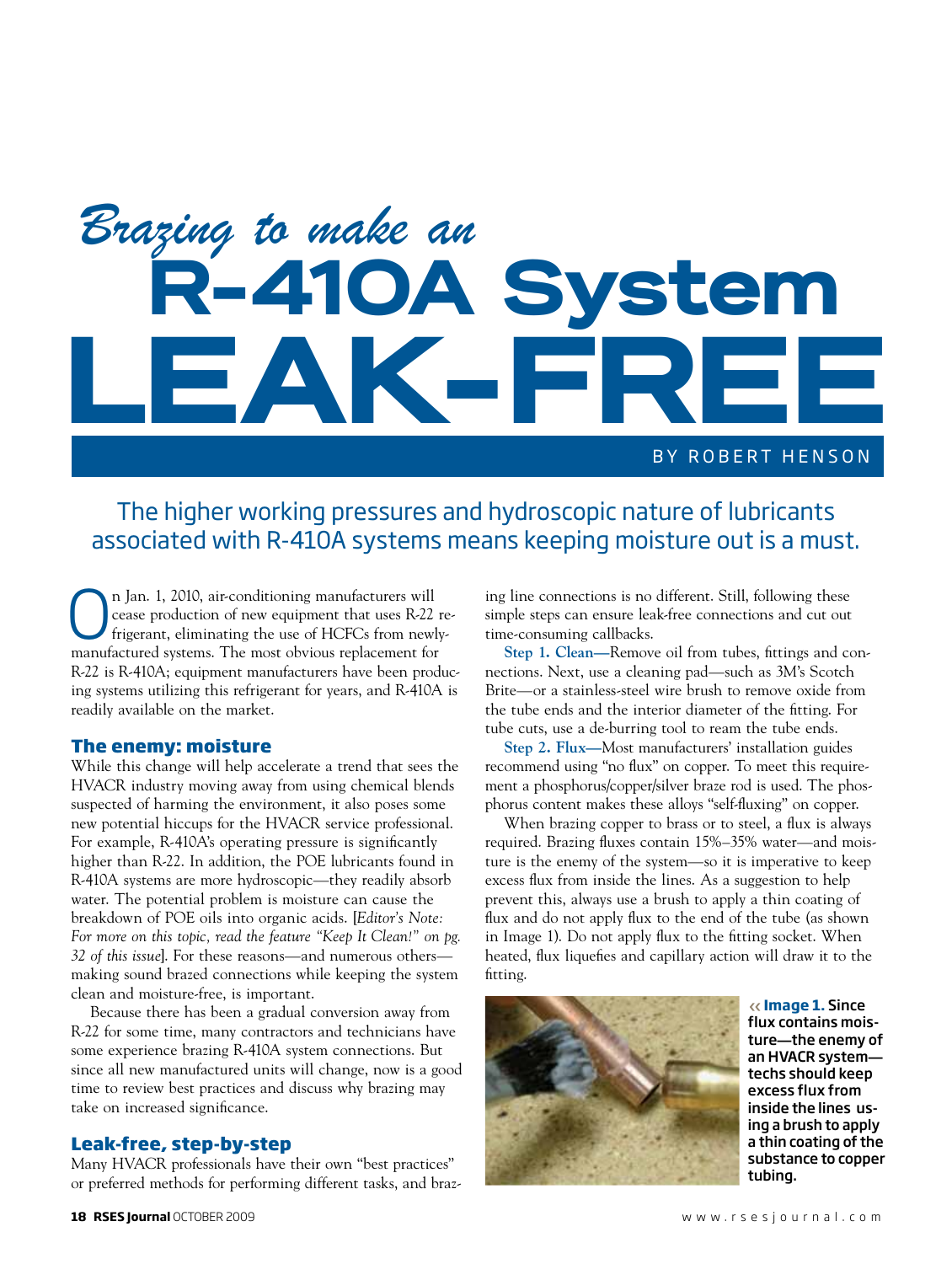

**Image 2.** Flux-coated braze rods are uniformly covered, allowing the service technician to take the rods to the jobsite without the need for carrying flux separately.



**Image 3.** When heated, the coating on flux-coated rods will liquefy and move into the joint before the braze alloy melts and follows. This makes for a tight connection with minimal flux inside the joint.



**Image 4.** Brazing can cause copper to oxidize, forming flakes of "scale" metal like the ones shown from this 5/8 in. outside-diameter fitting braze job. A nitrogen purge can help prevent this problem.

**A low-pressure stream of nitrogen injected through the tube by the contractor/technician during part heating and cooling will ensure there are no internal scale problems.**

"



Braze rods also are available flux coated (as shown in Image 2). These braze alloys have a uniform covering of flux on the outside of the rod. While offered primarily as a convenience—the contractor or technician does not have to carry a separate flux jar—there is another benefit: the coating melts during heating and flows into the joint ahead of the melting braze alloy (as shown in Image 3). This action and the uniform coating thickness minimize unwanted flux inside the connection. Solown in 1

After the brazing process is complete, remove flux residue from the parts by washing them with a wet rag. If parts are overheated and flux is difficult to remove, mechanical cleaning may be required.

**Step 3. Purge—**Brazing heat causes the copper tubing to oxidize. As the tube cools, the oxidation flakes off in tiny pieces called "scale" (shown at left in Image 4).

While unsightly on the outside, scale presents a larger problem on the tube interior. POE lubricant will remove the copper oxide more effectively than the mineral oils that were previously used with systems using R-22 refrigerant. R-410A refrigerant can carry this oxide scale through the system to block TXVs and other metering devices.

To prevent scale formation, a nitrogen purge is recommended by nearly all component manufacturers. Nitrogen is essentially inert—chemically non-reactive—and displaces oxygen inside the tube. A low-pressure stream of nitrogen injected through the tube by the contractor/technician during part heating and cooling will ensure there are no internal scale problems.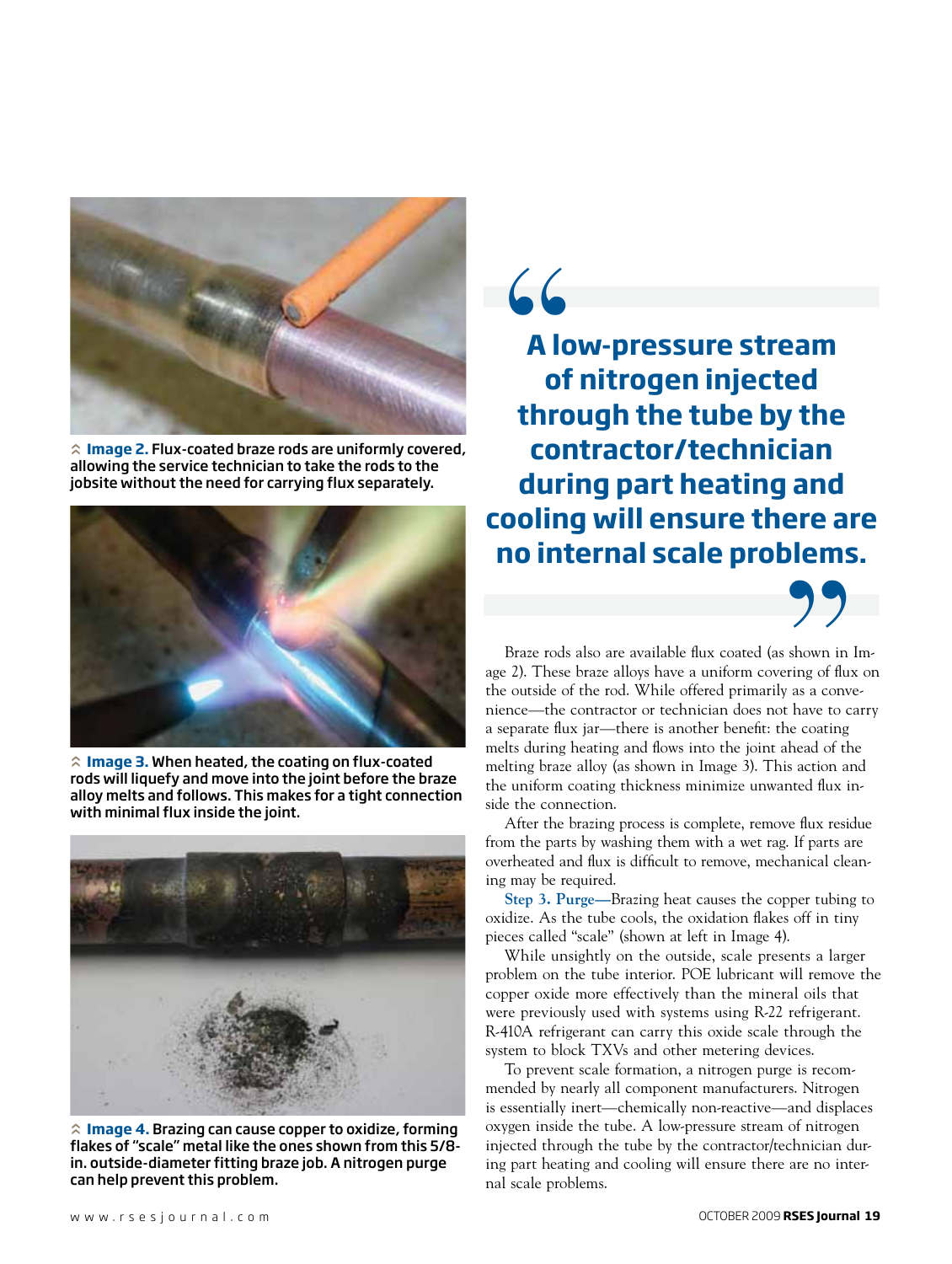

**Figure 1.** Follow these steps to properly braze a connection. 1. Heat the tube to conduct heat inside the coupling. 2. Move heat to the coupling exterior to evenly heat both parts. 3. Apply filler metal. 4. Move the flame towards the coupling base to draw alloy into the joint.

**Step 3. Heat—**The most frequent cause of poorly brazed joints is incorrect heating. The goal is simple: heat both tube and fitting to evenly bring them to brazing temperature, and do so before you apply the braze rod. Here is a suggested approach to accomplish that goal (see the illustrations in Figure 1):

- 1. Heat the tube to conduct heat inside the coupling;
- 2. Move heat to the coupling exterior to evenly heat both parts;
- 3. Apply the filler metal; and
- 4. Move the flame towards the coupling base to draw alloy into the joint.

If flux is used, the flux will turn transparent when it nears the brazing temperature. This is a visual indication that shows the tecnician when to apply the brazing rod. The flux should be the same consistency on both parts. If there is an obvious difference one side may require additional heat.

Choosing the correct braze filler metal is a key factor in brazing successful joints. For copper-to-copper assemblies, HVACR professionals should use a phosphorus-copper-silver braze rod, as they are self-fluxing on copper; however, they are not recommended for steel because these connections may have low ductility.

Take care when brazing copper-coated steel, such as a compressor stub. The technician may abrade the thin copper coating during cleaning or melt it if the part is overheated. When this occurs, the tech will find they are brazing the underlying steel surface instead of the copper on the surface.



#### $\hat{\lambda}$  Choosing the right braze filler is critical, and should be based on the types of materials being joined. Technicians should also be sure to match the filler with the proper brazing flux or flux-coated rod to ensure a tight, leak-free joint.

For copper-to-brass or -steel connections, common choices are silver/copper/zinc braze wires. These alloys melt at low temperatures and form excellent bonds on nearly all metals except aluminum. Technicians should pair these with a white brazing flux, or select a flux-coated braze rod.

These steps are the key to successful brazed connections, whether it comes to installing residential split systems or per-